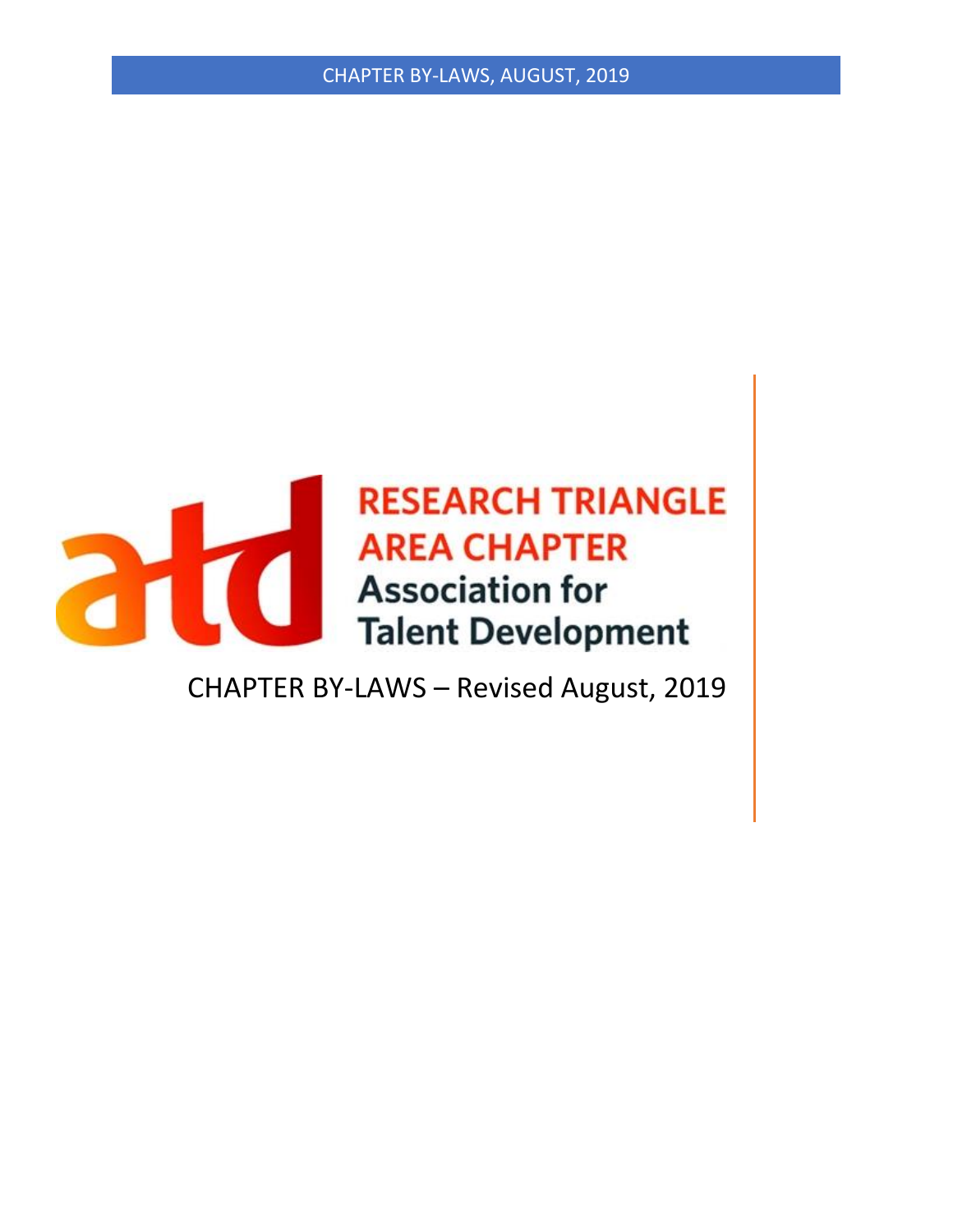

# Table of Contents

| Page 1 of 11 | $A \cup B \cup C$   $A \cup B$ |
|--------------|--------------------------------|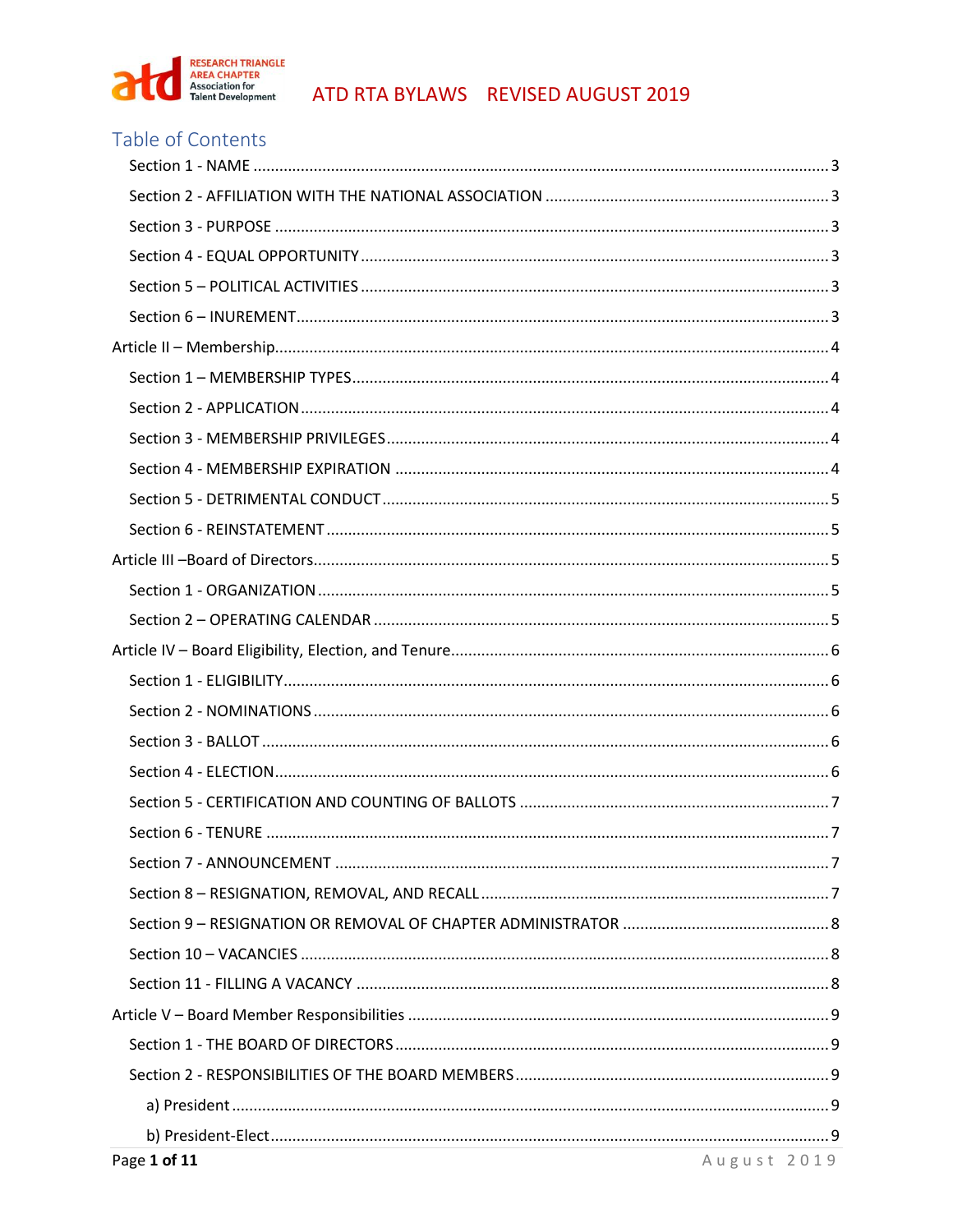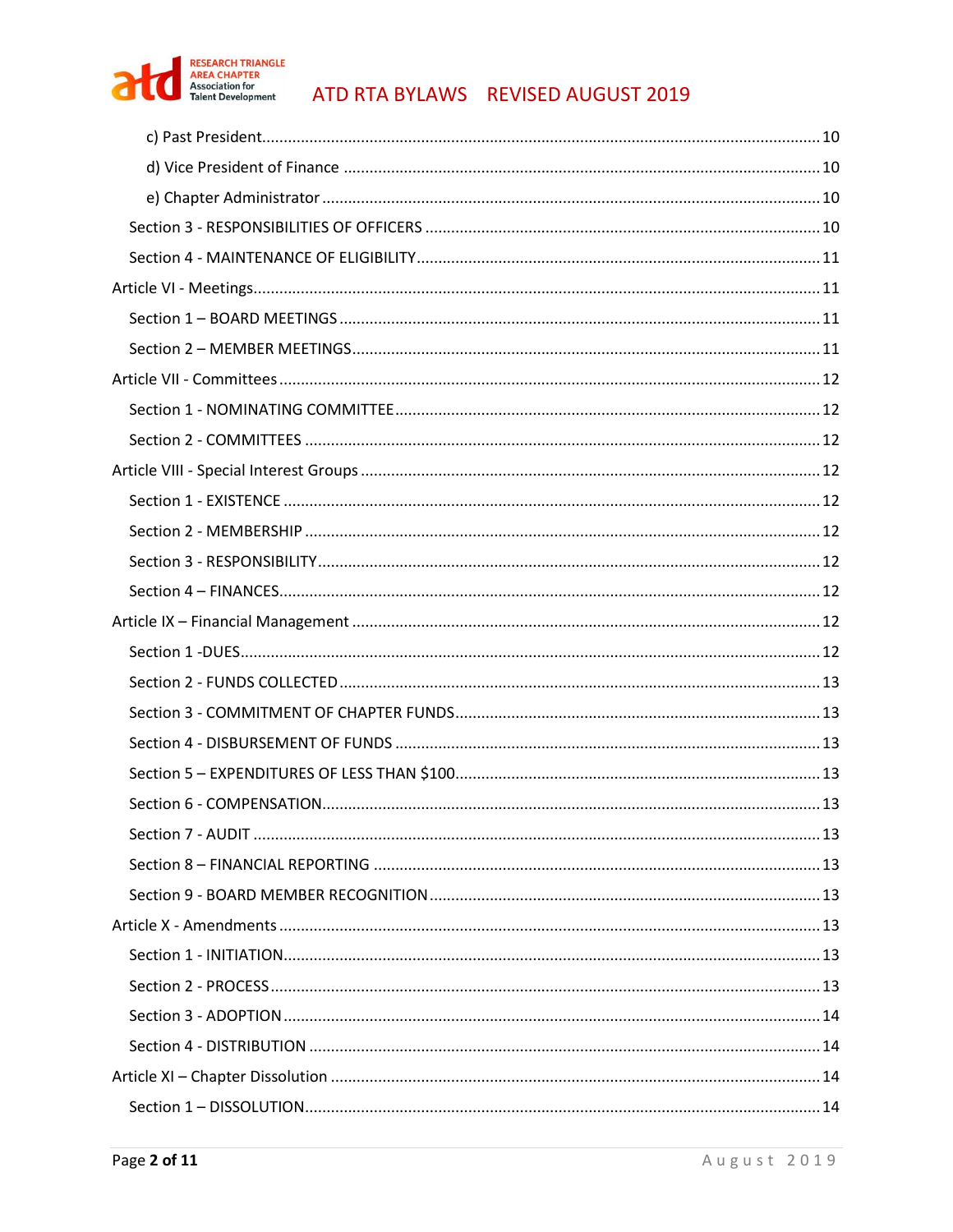

# <span id="page-3-0"></span>Article I – Name and Purpose

# Section 1 - NAME

The name of the organization shall be the North Carolina Research Triangle Area Chapter of the Association for Talent Development (ATD), hereafter referred to as the Research Triangle Area Chapter, or simply, the Chapter. The registered office of this Chapter shall be located in the state of North Carolina.

## <span id="page-3-1"></span>Section 2 - AFFILIATION WITH THE NATIONAL ASSOCIATION

The Chapter is an affiliate of the Association for Talent Development (ATD), a non-profit educational society under Section 501(c)(3) of the Internal Revenue Code of 1986. The Association and its chapters are not organized for profit, and no part of their net earnings shall benefit any member or private individual, except for payment or reasonable compensation for services rendered. The Chapter is further identified as Chapter Number 4053 as assigned by the National Headquarters of the Association for Talent Development.

## <span id="page-3-2"></span>Section 3 - PURPOSE

The Chapter is organized exclusively for charitable and educational purposes within the meaning of Section 501(c)(3) of the Internal Revenue Code (IRC) of 1986, as amended, and may make expenditures for one or more of these purposes. The Chapter's specific purpose shall be:

a) To promote and encourage the growth of individuals and organizations in the field of talent development.

b) To encourage professional, and informative communications and networking among persons associated with, or interested in, the field of talent development.

c) To support, promote, and, implement the goals and programs sponsored by the Association for Talent Development.

## <span id="page-3-3"></span>Section 4 - EQUAL OPPORTUNITY

The Chapter offers equal opportunity to all eligible members, regardless of race, color, creed, religion, natural origin, age, gender, sexual orientation, marital status, political affiliation, veteran status, physical, or mental impairment.

## <span id="page-3-4"></span>Section 5 – POLITICAL ACTIVITIES

This Chapter shall not devote more than an insubstantial part of its activities to attempting to influence legislation by propaganda or otherwise and shall not advocate or campaign legislation or a defeat of proposed legislation. The Chapter shall not directly or indirectly participate in, including the publishing or distribution of statements, any political campaign on behalf of or in opposition to any candidate for public office.

#### <span id="page-3-5"></span>Section 6 – INUREMENT

No part of the net earnings of the Chapter shall inure to the benefit of, or be distributed to its Officers, employees or other private persons, except that the Chapter shall be authorized and empowered to pay reasonable compensation for services rendered and to make payments and distributions in furtherance of IRC Section 501 (c) (3) purposes.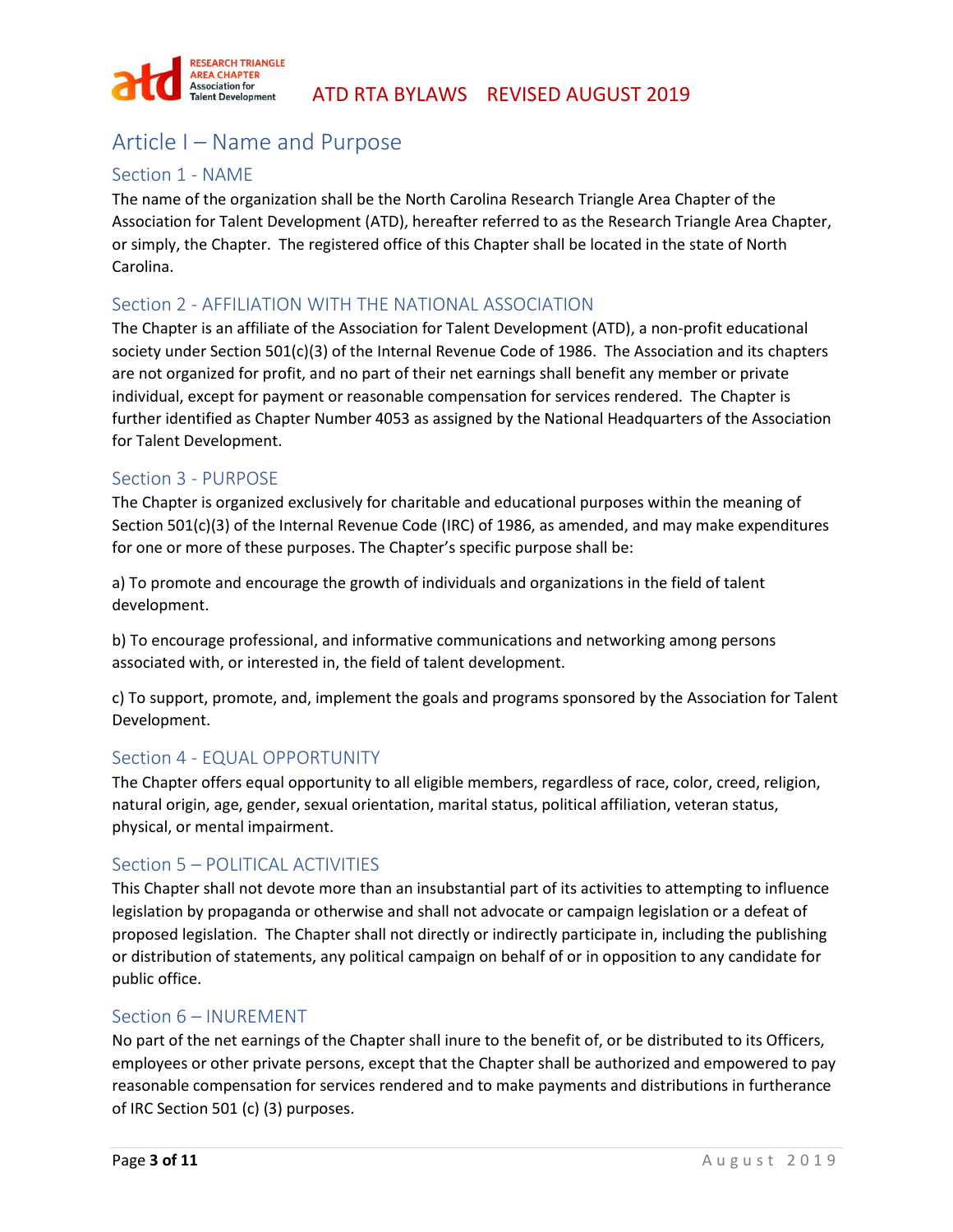

# <span id="page-4-0"></span>Article II – Membership

Membership in the Chapter is open to all individuals who have an interest or involvement in the Chapter's purpose. The Chapter provides Individual and corporate memberships which are nontransferrable. A member in good standing is one who meets the requirements for membership and whose dues are fully paid for the membership year.

# <span id="page-4-1"></span>Section 1 – MEMBERSHIP TYPES

a) REGULAR MEMBER: Open to any adult, 18 years of age, or older.

b) STUDENT MEMBER: May be granted to full-time undergraduate and graduate students, 18 years of age or older, upon appropriate proof of "full-time student" status. (Nine credit hours per semester, or equivalent, shall be considered full-time.)

c) CORPORATE MEMBERSHIP: A minimum of five (5) people from the same organization will qualify for a corporate membership rate. All members of the corporation must be named explicitly within the membership bundle. Memberships are non-transferable. Each additional individual added to the corporate membership is at a discounted rate.

d) HONORARY MEMBER: May be granted for a term of one year, at the discretion of the Board of Directors. An honorary member is exempted from payment of annual Chapter dues.

## <span id="page-4-2"></span>Section 2 - APPLICATION

Application for membership, accompanied by a payment of annual dues, shall be made online to the Chapter Administrator. Persons are accepted for membership anytime throughout the calendar year and shall renew their membership on their membership anniversary.

## <span id="page-4-3"></span>Section 3 - MEMBERSHIP PRIVILEGES

Each member shall:

a) Receive all official correspondence created by the Chapter and receive access to the Chapter website and its member resources.

b) Have one vote on all issues and ballots coming before the membership.

c) Be entitled to receive any discounts offered for Chapter activities, when applicable eligibility requirements are met.

d) Have the right to be nominated to serve in any Chapter office, except for that of President and Past-President, if all eligibility requirements are met.

e) Be entitled to all rights and privileges normally accruing to any member of the Chapter.

# <span id="page-4-4"></span>Section 4 - MEMBERSHIP EXPIRATION

Each member shall receive a 30-day notification of expiration. A member failing to pay his/her dues following membership expiration shall be dropped from the Chapter membership database by the Chapter Administrator.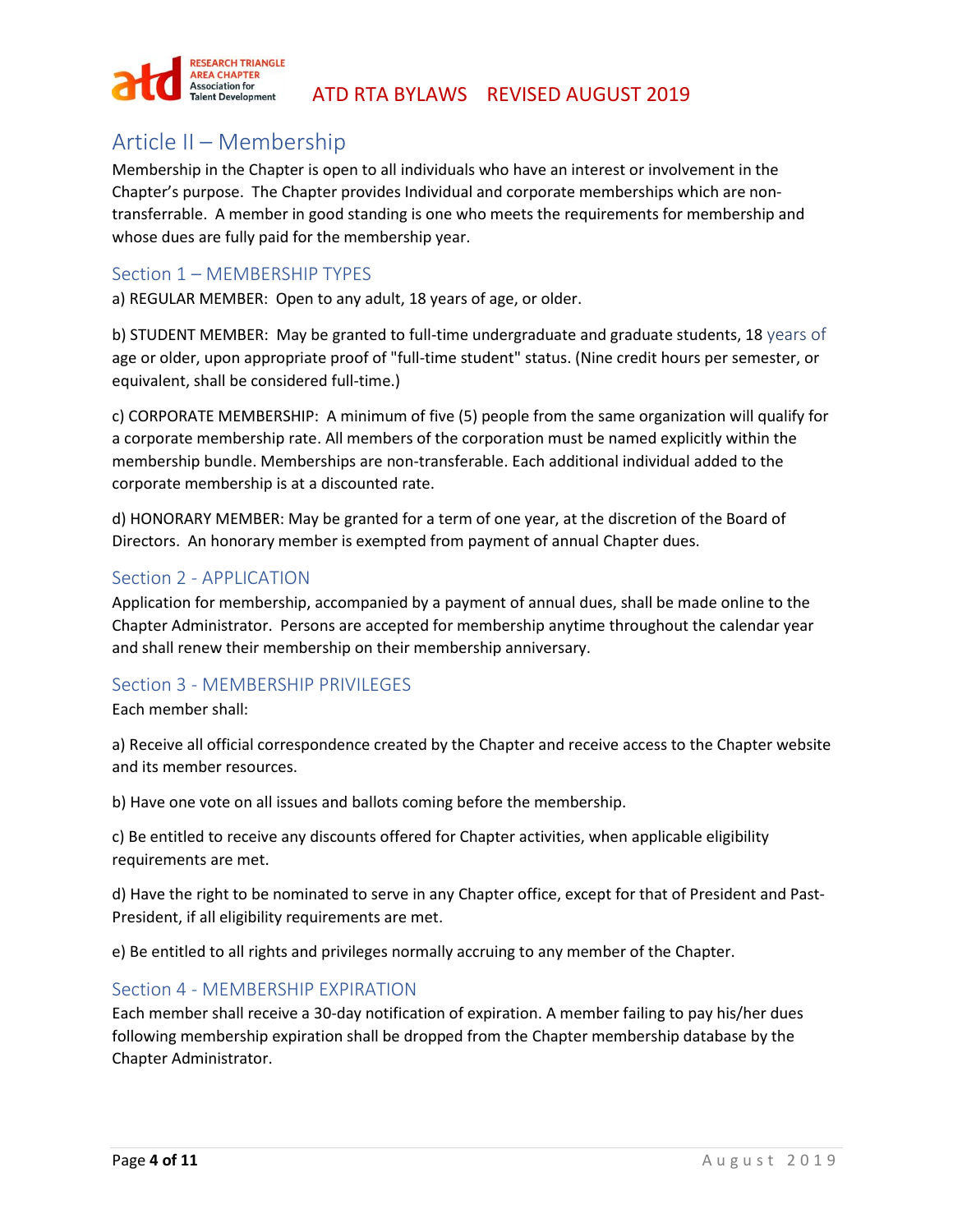

# <span id="page-5-0"></span>Section 5 - DETRIMENTAL CONDUCT

The Board of Directors may, by ¾ vote of the full Board, terminate the membership of any individual for conduct in violation of these bylaws or actions (in person or online), deemed detrimental to the best interests of the Chapter.

a) Termination of membership for detrimental conduct will be considered at a regularly scheduled meeting of the Board of Directors. Written notice of, and rationale for, proposed termination shall be provided in writing to the member concerned at least fifteen (15) days prior to the meeting.

b) Any motion for termination must be made by an elected Board Member based on personal knowledge, official Chapter records, or a statement signed by no fewer than three (3) Chapter members.

c) Before action of membership termination, the member will have an opportunity to be heard by the Board of Directors.

# <span id="page-5-1"></span>Section 6 - REINSTATEMENT

Reinstatement applies to any person who has previously held membership in the Chapter.

a) Any person, not removed for reasons of conduct, may be reinstated by applying as a new member.

b) Twelve months following removal for reasons of conduct, a person may apply to the Board for reinstatement. Reinstatement shall require approval by a 3/4 vote of the full Board.

# <span id="page-5-2"></span>Article III –Board of Directors

# <span id="page-5-3"></span>Section 1 - ORGANIZATION

The conduct of all Chapter business shall be vested in a Board of Directors. The Board of Directors will be made up of a minimum of five (5) members. Board Members will include President, President-Elect, Past President, and Vice President of Finance. Other Officers' roles will be defined as required to fulfill the professional development needs of the membership, facilitate communication in the organization, and further the goals and stability of the organization.

a) Two individuals may put forth their names for nomination and election and be able to share responsibilities for one Officer position.

b) Each Board Member shall have one vote in any/all Board matters. b) The presence of a quorum shall be required for conducting business. Fifty (50) percent of the Board Members shall constitute a quorum.

c) A majority vote shall carry any legal motion, except in those instances where these Bylaws set a higher level for acceptance.

d) A contracted Chapter Administrator shall be an Ex-Officio non-voting member of the Board.

# <span id="page-5-4"></span>Section 2 – OPERATING CALENDAR

The operating calendar for the Research Triangle Area Chapter will run from January 1 to December 31 of the year following the election.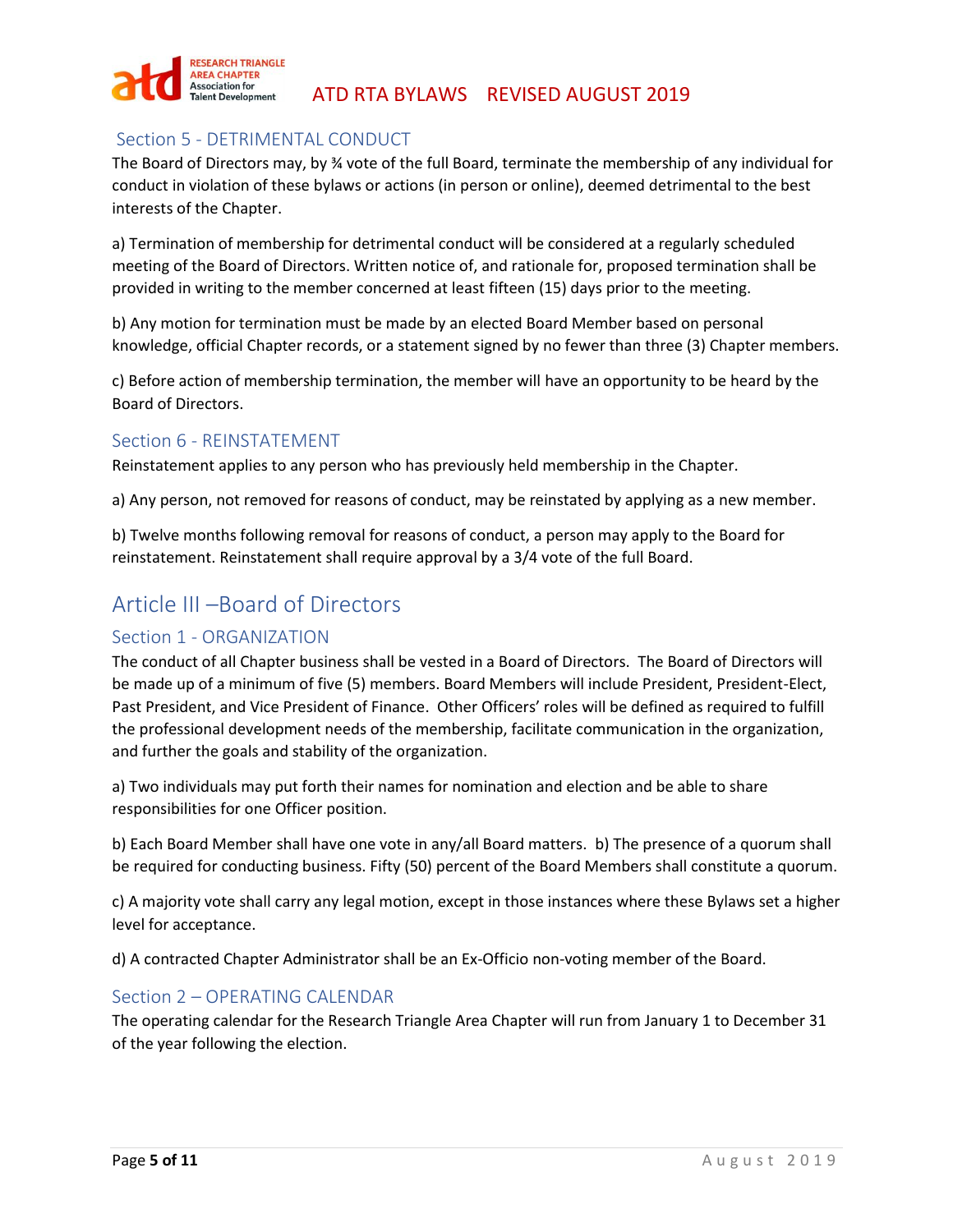

# <span id="page-6-0"></span>Article IV – Board Eligibility, Election, and Tenure

# <span id="page-6-1"></span>Section 1 - ELIGIBILITY

To qualify as a nominee for any Chapter office, a person must:

a) Currently, be a member of this Chapter.

b) Be a present member of National, OR, agree to join National by the beginning of the office term.

## <span id="page-6-2"></span>Section 2 - NOMINATIONS

The chair of the Nominating Committee will notify members that nominations are open and can be made via the website or other systems of communication that are currently in place. Nominations may not be closed sooner than fifteen (15) days after publishing the call for nominations.

a) A slate of nominees shall be prepared and submitted by the nominating committee. The slate prepared by the Nominating Committee shall include at least one nominee to fill each office.

b) Members may self-nominate or nominate another member. Nominations from members shall be made in writing to the chair of the Nominating Committee. The names of all persons nominated from the membership shall be included on the ballot.

## <span id="page-6-3"></span>Section 3 - BALLOT

The Nominating Committee shall verify that each person nominated is willing to serve in the office for which he or she is nominated.

a) Eligibility of all nominees shall be verified and certified. If any nominee fails to meet eligibility requirements (Article VII, Section 1), that nominee shall be declared ineligible.

b) An official ballot shall be prepared listing all qualified nominees.

1) All nominees, for a given office, shall be listed alphabetically on the ballot.

2) For those offices where, Co-Officers have been nominated with the intent of sharing responsibilities, the names of the persons shall be listed as one entry (e.g. F. Jones/B. Smith).

3) Since adequate provisions are provided for all nominees to be entered on the official ballot, no alterations to the ballot shall be allowed. Addition of a write-in candidate shall be considered an alteration.

c) Official ballots shall be provided to members.

d) Ballots shall clearly indicate the closing date for balloting, which shall be no sooner than fifteen (15) days after ballots are emailed to the members.

# <span id="page-6-4"></span>Section 4 - ELECTION

Elections will be conducted via web-based formats and will be held no later than September 30 prior to the ATD Chapter Leaders Conference each fall. Each member of the Chapter may cast one ballot. The ballot must be received by the Chapter Administrator no later than the stated closing date. The official ballot must be clearly marked with the member's full name or unique identifier. Ballots returned without the full name or unique identifier shall be declared void.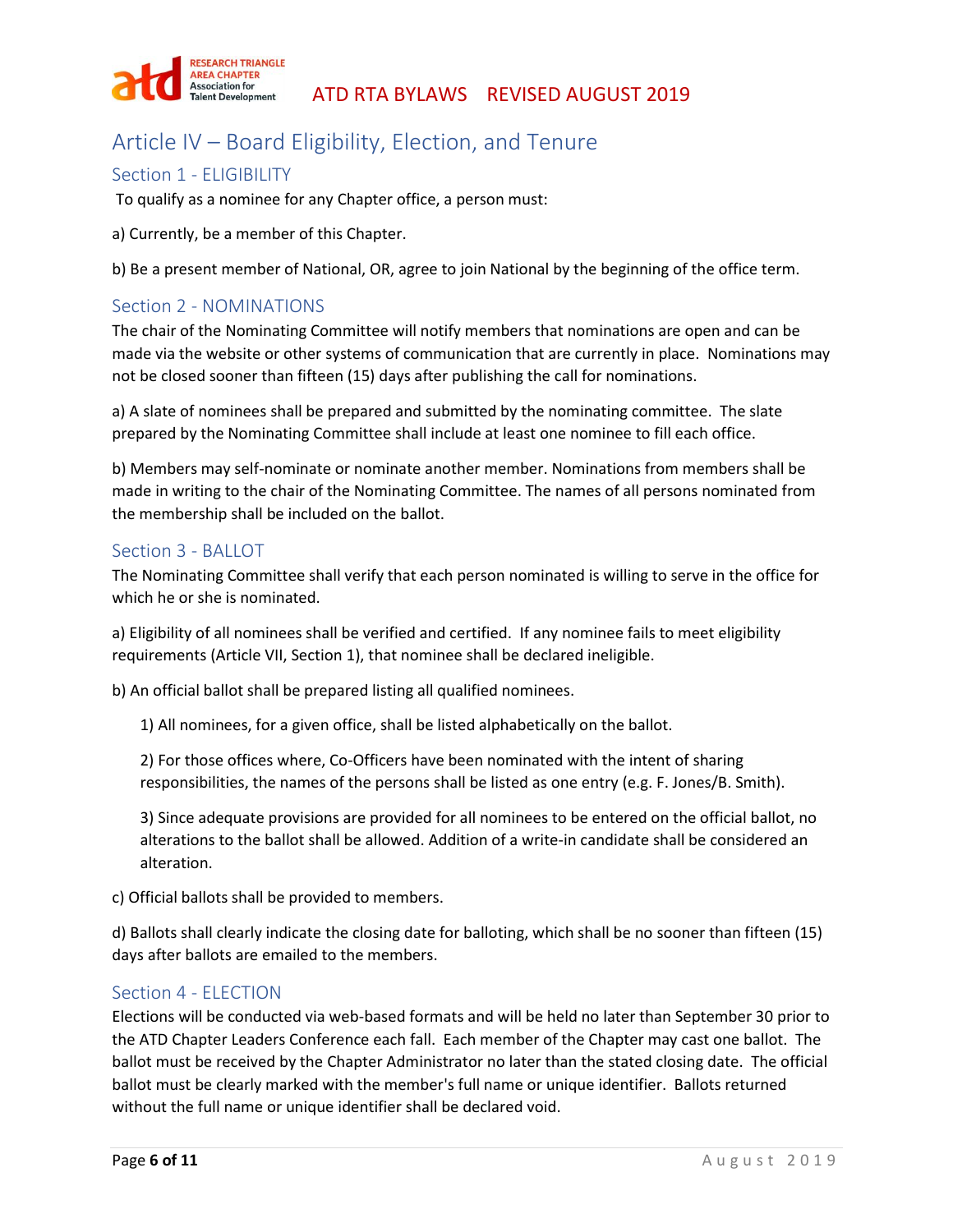

In the event that a member does not have access to the web-based ballot, an alternate method will be made available.

# <span id="page-7-0"></span>Section 5 - CERTIFICATION AND COUNTING OF BALLOTS

Within 7 days following the close of voting, the Chapter Administrator shall receive all ballots; verify the names against the current membership list. If a ballot is received by a non-member, that Chapter Administrator will mark the ballot void. An affirmative vote on a majority of the certified ballots constitutes election to the office. Should no nominee(s) for a given office receive a majority vote, the office shall be declared vacant and the office shall be filled according to Article IV, Section 11.

## <span id="page-7-1"></span>Section 6 - TENURE

- a) Board Members shall be elected annually, according to the rules set forth in the following Sections.
- b) The term for elected Officers shall be for a two-year period from January 1st until December 31st of the second year following election. An onboarding period will begin no later than October 1st and through December 31st of the election year.
- c) Open positions for Officers will alternate so that up to one-half of the positions will be up for election each year.
- d) As the position of President is a three-year commitment, President-Elect will be included on the ballot annually.
- e) The offices of President and Past President are considered elected by accession each year.
- f) The president may serve only one consecutive term. The Officers may serve only two consecutive two-year terms in the same position.

## <span id="page-7-2"></span>Section 7 - ANNOUNCEMENT

Results of the election shall be announced within one week of the voting on the Chapter website or via email.

# <span id="page-7-3"></span>Section 8 – RESIGNATION, REMOVAL, AND RECALL

Termination of an elected Board Member shall occur under the following conditions:

- a) Resignation: Any Board Member may resign by submitting notice to the President.
- b) Removal for lack of attendance: An office shall be declared vacant if a Board Member misses three consecutive Board meetings or misses an aggregate of four Board meetings during one administrative year.

c) Removal for lack of eligibility: Any Board Member who:

1) Does not complete membership requirements with National as specified in Article IV, Section 1(b)

2) Allows his or her membership in the Chapter or National ATD to lapse and does not renew that membership within sixty (60) days of lapsing, shall be automatically removed from office.

d) Removal for cause: Any Board Member whose conduct and actions are detrimental to the functioning of the Chapter and/or the Board may be removed upon the vote of 2/3 of the remaining Board Members. The Board Member concerned shall be notified of the complaint, at least 20 days prior to the Board meeting where removal is to be considered. The Board Member concerned shall have the right to be heard before action is taken.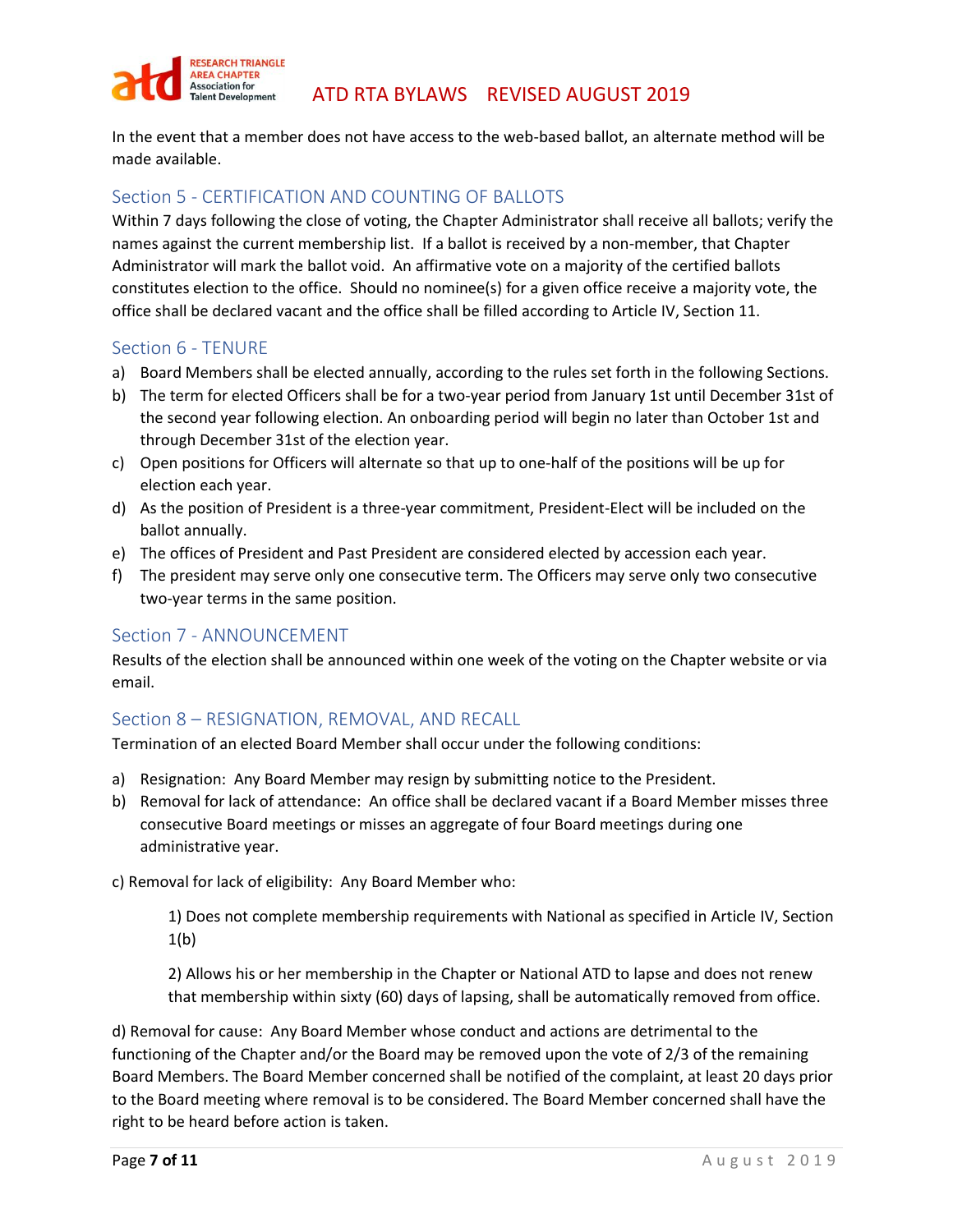

e) Recall: A Board Member may be removed from office upon execution of a recall initiated by the membership.

1) A recall petition may be initiated by any member and shall be submitted to the Chapter Administrator.

2) The petition shall state the reason for the recall and shall carry the signatures of twenty percent (20%) of the membership. The twenty percent calculation shall be derived from the membership rolls current at the beginning of the month in which the petition is submitted.

3) Processing the recall petition shall follow the same processes as described in Article X, Section 2(b-f) by substituting the word recall for the word amendment.

## <span id="page-8-0"></span>Section 9 – RESIGNATION OR REMOVAL OF CHAPTER ADMINISTRATOR

Termination of a contracted Chapter Administrator shall occur under the following conditions:

- a) Resignation: The Chapter Administrator may resign by submitting notice to the Board of Directors with thirty (30) days' notice.
- b) Removal for cause: If the Chapter Administrator's conduct and actions are detrimental to the functioning of the Chapter and/or the Board she/he may be removed upon the vote of 2/3 of the Board Members. The Chapter Administrator concerned shall be notified of the complaint, at least 20 days prior to the Board meeting where removal is to be considered.
- c) The Chapter Administrator concerned shall have the right to be heard before action is taken.

## <span id="page-8-1"></span>Section 10 – VACANCIES

A vacancy in an office shall exist when the sole office holder resigns, has been removed, or has been recalled under the provisions of in Article IV, Section 8; or when a vacancy has been declared.

In the event of a vacancy in the office of the President, the President-Elect will assume the duties and responsibilities of the President for the remainder of the term and the following year. If the Presidentelect is unable to assume the vacated position of President, the Board of Directors will:

a) Select an acting President from among the elected and appointed Board Members by a majority vote until a special election is held.

b) Conduct a special election within sixty (60) days to fill the vacancies of the President and President-Elect for the unfilled terms.

c) In the event, of a vacancy in the President-Elect, the Board of Directors will conduct a special election within sixty (60) days.

In the event of a vacancy in the office of the Past President, a former President of the Chapter, in good standing, may serve in that role for the remainder of the term.

## <span id="page-8-2"></span>Section 11 - FILLING A VACANCY

When a vacancy occurs, the President shall, with the approval of a majority of the Board, appoint a member to fill the vacancy. The appointment shall be effective for the remainder of the administrative year. For purposes of computing succession, a Board Member who is appointed to fill a vacancy shall not be considered to have served a full term.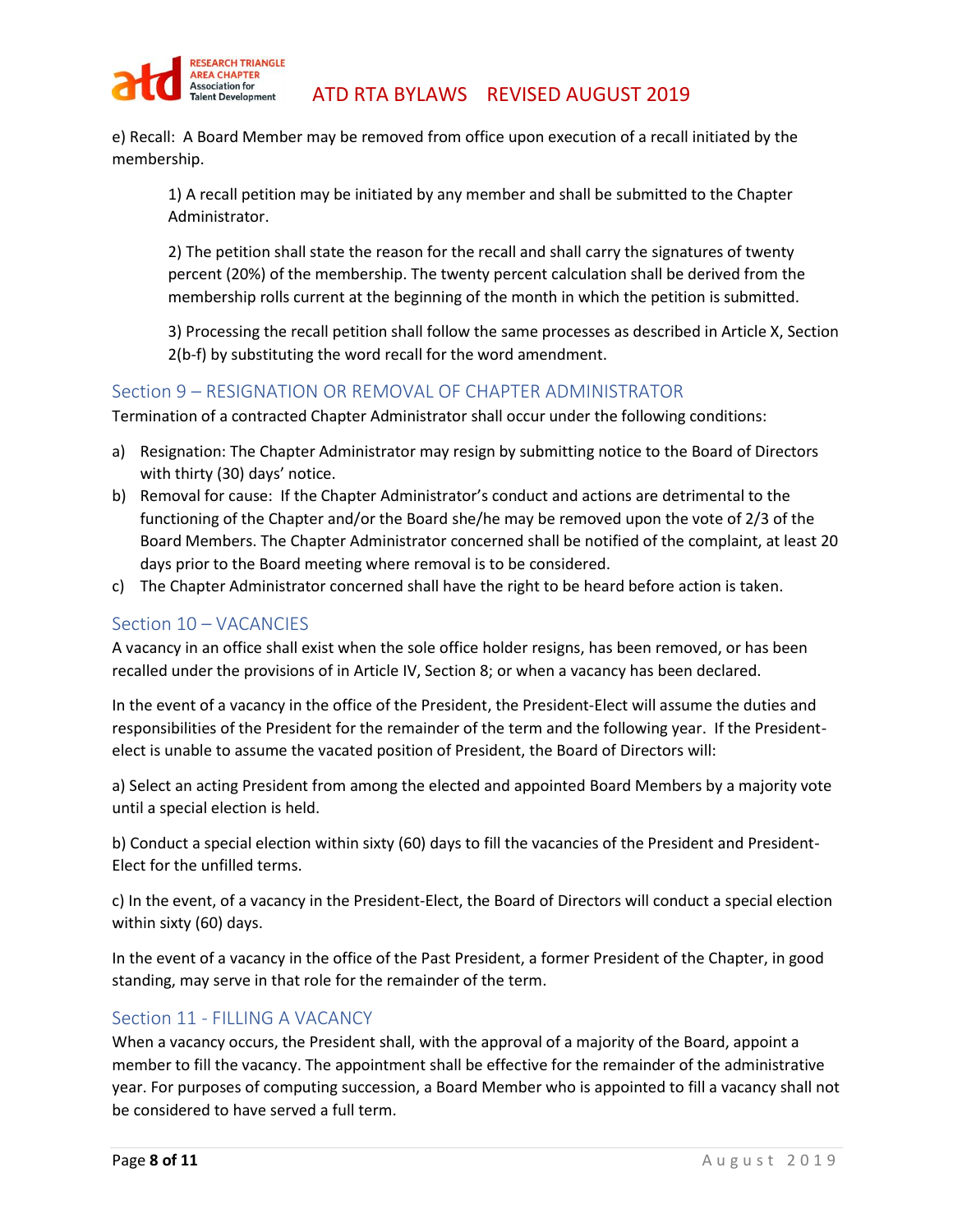

# <span id="page-9-0"></span>Article V – Board Member Responsibilities

# <span id="page-9-1"></span>Section 1 - THE BOARD OF DIRECTORS

The responsibilities of the Board of Directors shall be as follows:

a) Assume control and management of all Chapter assets and review the auditing of the Chapter records

b) Develop, implement, and monitor policies necessary for the efficient and proper conduct of Chapter affairs.

c) Review (modify if needed) and approve a Chapter budget before the close of business at the January Board meeting.

d) Authorize all financial transactions of the Chapter.

e) Supervise Chapter staff activities.

f) Apply good management practices to all Chapter affairs and assure that said practices comply with the provisions of these Bylaws.

g) Submit Chapter Affiliation Requirements (CARE) Survey to the Association.

## <span id="page-9-2"></span>Section 2 - RESPONSIBILITIES OF THE BOARD MEMBERS

The responsibilities of each office shall be as follows:

<span id="page-9-3"></span>a) President

1) The President has executive responsibility to provide the vision, structure, culture and environment to enable the Chapter to meet the mission and goals created as a team.

2) Preside at all meetings of the Chapter and the Board.

3) Oversee Chapter business and activities, subject to the provisions of this constitution and the policies of the Board.

4) Assure official representation for the Chapter for all National ATD functions.

5) Serve as ex-officio member of all committees, at the President's discretion.

#### <span id="page-9-4"></span>b) President-Elect

1) Assume the office of President upon expiration of the current President's term.

2) Perform the duties of President during any temporary absence of the President or if the President is unable to fulfill his/her duties as president.

3) Coordinate National ATD award nominations and share successes with other Chapters.

4) Serve as the chair for the Nominating Committee.

5) Coordinate orientation of the incoming board.

6) Create and manage the plan to successfully complete the annual CARE (Chapter Affiliation Requirements) activities/tasks and reporting requirements. Along with the Chapter Administrator, is the key point of contact for ATD National on all CARE-related communications.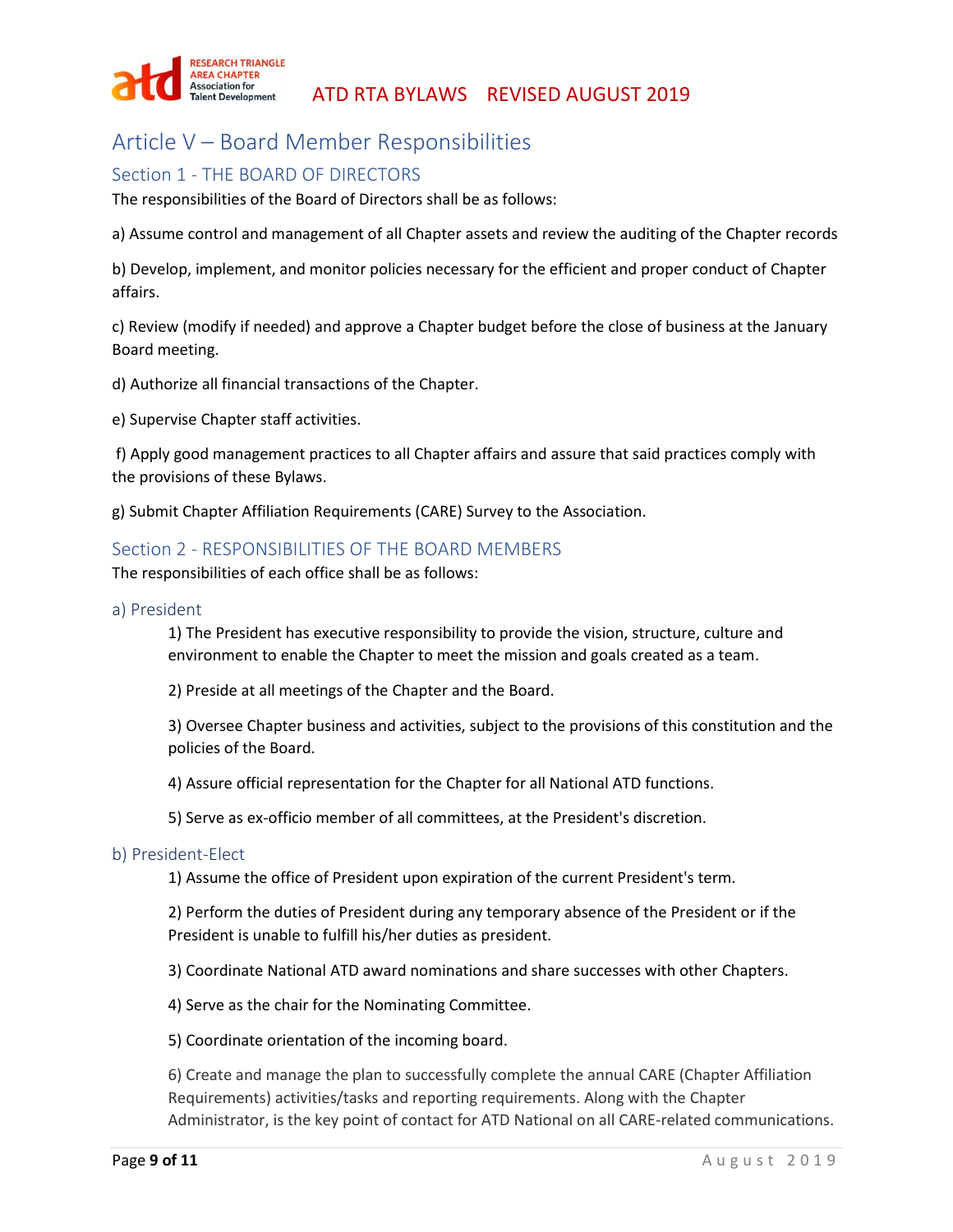

7) Perform other duties as assigned by the President.

#### <span id="page-10-0"></span>c) Past President

1) The past president will serve in an advisory role to the president, president elect, and Chapter as a whole, and provide guidance and expertise as a knowledgeable member of the board. Advise on past practices and operations in accordance with the Chapter bylaws. Upon request assist Chapter Board Members in performing their duties.

2) Serve as acting president if both the president and president elect are unavailable.

#### <span id="page-10-1"></span>d) Vice President of Finance

1) The vice president of finance manages the operational finances of the Chapter. Coordinate the budget and operational issues with other Board Members, as well as administrative services. Assure that Chapter financial operations are in compliance with ATD's Chapter Affiliation Requirements (CARE).

2) By no later than January 31 of each year, create an annual operating budget and present it to the Board for approval at the January Board meeting. It is then made accessible to members at the Monthly Chapter meeting in February of the same year.

3) Ensure that all tax returns are submitted to state and federal revenue services.

#### <span id="page-10-2"></span>e) Chapter Administrator

1) the Chapter Administrator will provide administrative assistance to Research Triangle Area Board of Directors and Membership. Assist all Board Members in their roles and as directed by the Board.

2) Position reports to the President.

3) Position is contracted at an hourly rate and averages 20 hours per month.

## <span id="page-10-3"></span>Section 3 - RESPONSIBILITIES OF OFFICERS

Other offices shall be created and maintained by the Board in response to the needs of the membership and the organization. The core responsibilities of the Officers shall be to ensure the following areas are managed effectively:

a) Membership:

1) Develop strategies for attaining and retaining optimum membership numbers in the organization.

2) Maintain up-to-date records of members. Keep the board informed on membership numbers.

b) Professional Development of Members:

1) Develop programs and other opportunities for professional development.

2) Provide opportunities for networking among members.

3) Ensure that the needs of members from different constituencies and with different interests are being met.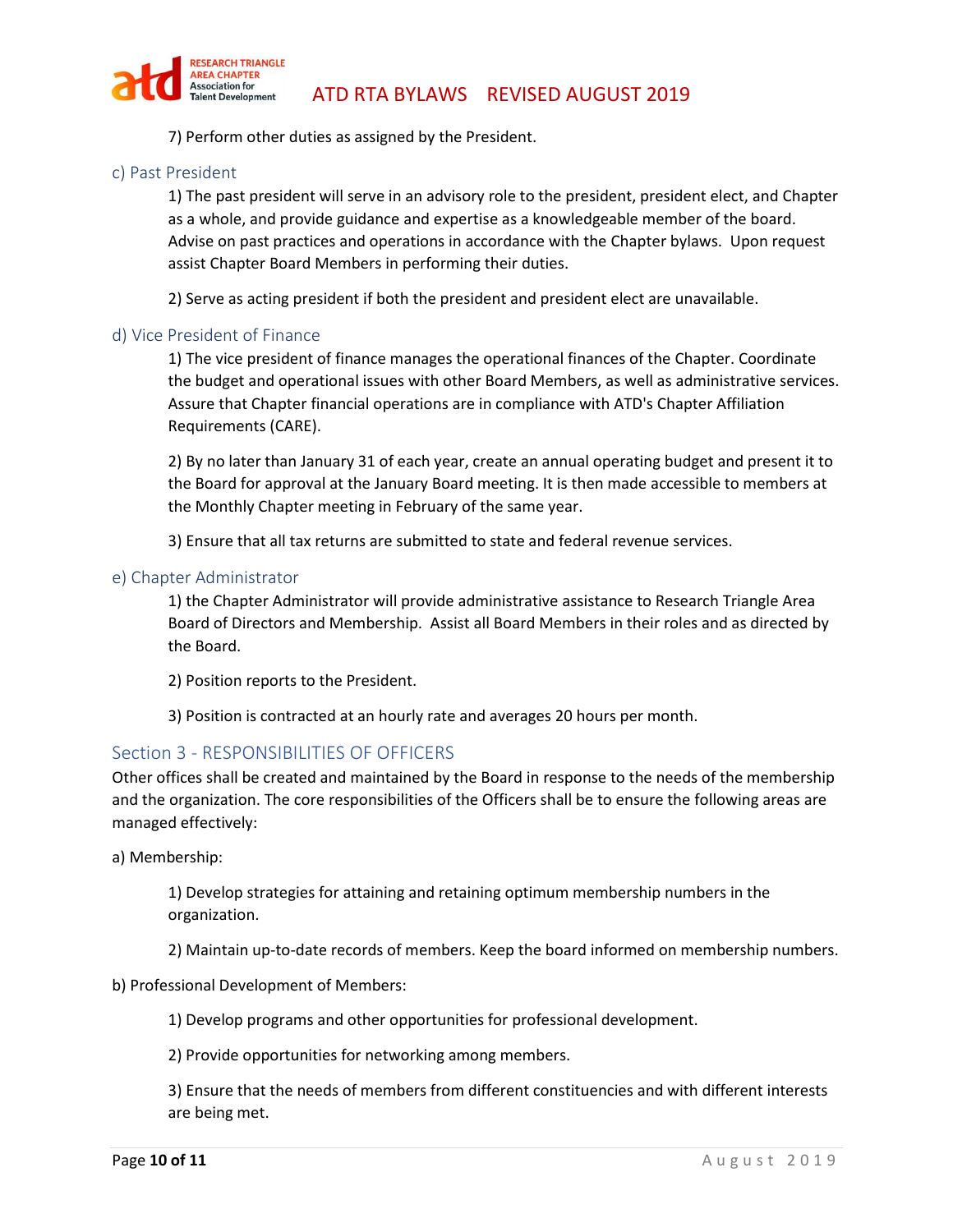

- c) Communications:
	- 1) Keep members informed about Chapter and National ATD activities.
	- 2) Provide information on Chapter membership.
	- 3) Provide information on professional opportunities.
	- 4) Provide opportunities for exchange of ideas among members.
	- 5) Provide opportunities for members to communicate with Board Members.
	- 6) Maintain Chapter website, social media channels and Chapter documentation.

7) Community and Academic Outreach: Provide services and resources to promote the Chapter and the talent development field.

e) Each Officer shall have a detailed position description. Their primary duties shall be to:

1) Recruit the necessary committee members to conduct the business of the office.

2) Serve as chairperson (or co-chairperson) of the committee associated with the office to which they have been elected.

3) Assure that the duties of the respective office are faithfully carried out.

- 4) Assist the President in achieving the Chapter's goals and objectives.
- 5) Attend regular and special Board meetings.
- 6) Help identify and engage potential successor candidates.

7) At the end of the term, transition responsibilities to the new Board Member to assist in the onboarding efforts.

#### <span id="page-11-0"></span>Section 4 - MAINTENANCE OF ELIGIBILITY

During tenure, each Board Member shall maintain membership in both the Chapter and National ATD.

# <span id="page-11-1"></span>Article VI - Meetings

## <span id="page-11-2"></span>Section 1 – BOARD MEETINGS

The Board will meet at least nine (9) times per year to conduct Chapter business. Additional meetings will be conducted on an as-needed basis.

## <span id="page-11-3"></span>Section 2 – MEMBER MEETINGS

Chapter, special, and joint meetings shall be held as appropriate and as determined by the President and the Board. A minimum of six (6) professional development activities will be provided to the membership each year. The location and time of the meetings will be determined by the Board of Directors.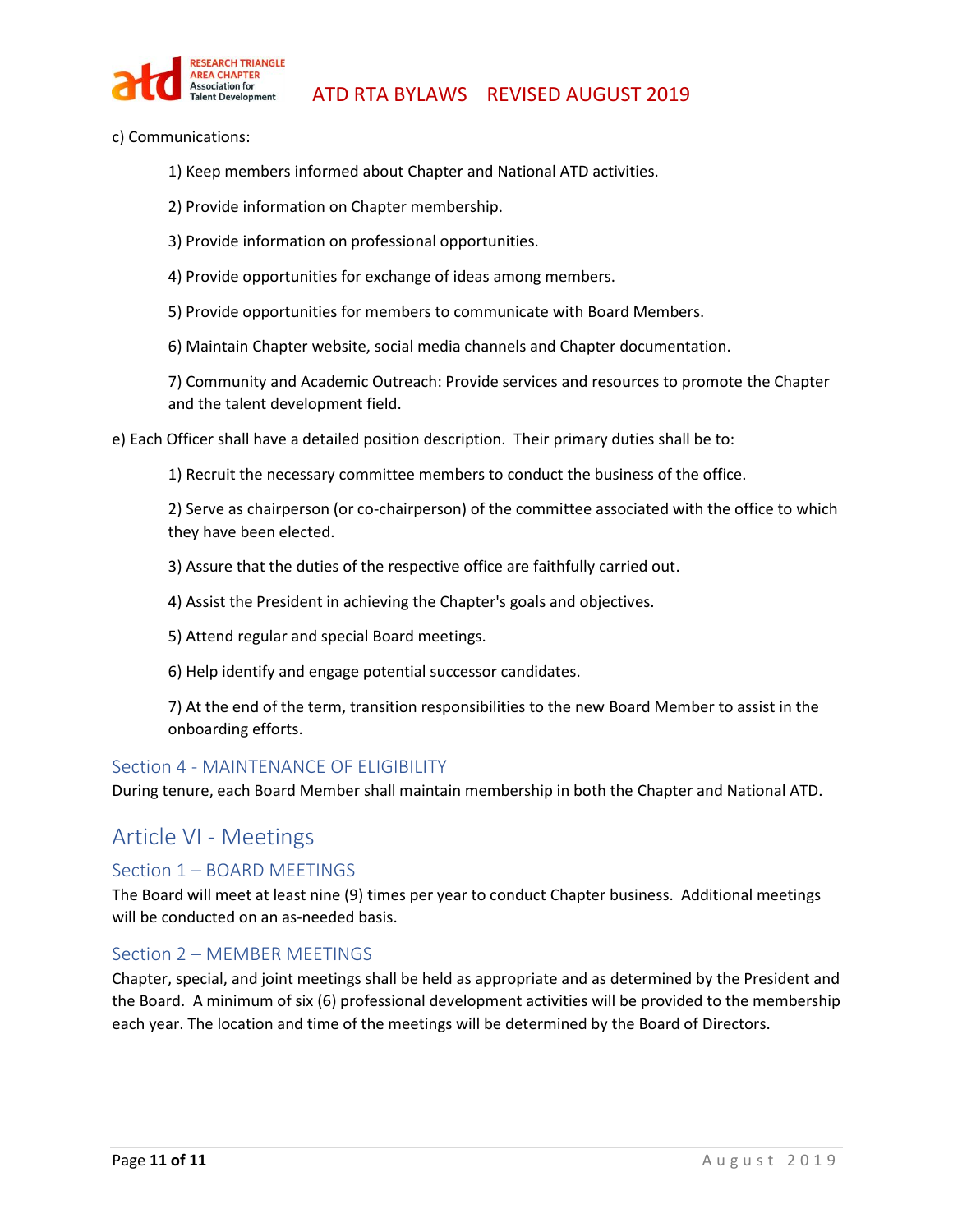

# <span id="page-12-0"></span>Article VII - Committees

# <span id="page-12-1"></span>Section 1 - NOMINATING COMMITTEE

The nominating committee shall be chaired by the President-Elect. The committee shall prepare a slate of nominees, accept nominees from the membership, verify the initial qualifications of all nominees, present the final slate of nominees to the board, and prepare the official ballot.

# <span id="page-12-2"></span>Section 2 - COMMITTEES

The president, with approval from the Board may establish any committees deemed necessary for the benefit of the Chapter.

# <span id="page-12-3"></span>Article VIII - Special Interest Groups

Special Interest Groups (SIGs) subsets of the Chapter membership interested in professional practice areas to be identified by the Board of Directors. Their structure, management, and financial operations must be consistent with the educational and non-profit nature of the Chapter.

# <span id="page-12-4"></span>Section 1 - EXISTENCE

SIGs are established or abolished by the Board of Directors.

## <span id="page-12-5"></span>Section 2 - MEMBERSHIP

Membership in a Special Interest Group shall be open only to Chapter members. Additional criteria for membership in a Special Interest Group may be approved by the Board of Directors. Attendance shall be taken at all meetings and sent to the Chapter Administrator for tracking and to ensure participants are active members.

## <span id="page-12-6"></span>Section 3 - RESPONSIBILITY

The Chairperson of each Special Interest Group shall submit an activity plan and budget to the Board of Directors for review and approval prior to initiating or advertising any activity or event. Programming for SIGs must be aligned with the overall mission of the Chapter and must not conflict with the scheduling of full Chapter events. All communication and systems must be aligned with the current communication and technology strategy for the Chapter.

## <span id="page-12-7"></span>Section 4 – FINANCES

All SIG finances shall be governed by Chapter treasury and finance policies established by the Board of Directors.

# <span id="page-12-8"></span>Article IX – Financial Management

The Chapter shall follow ATD Chapter Affiliation Requirements. The Chapter is fiscally managed using an annual budget, which is approved by the end of the February Board meeting. Revision to the budget requires approval by two-thirds of the full Board of Directors.

## <span id="page-12-9"></span>Section 1 -DUES

The dues shall be set by the Board of Directors. The dues structure shall be reviewed annually and, applying good Chapter management practices, adjusted, as needed, to show an appropriate year-end balance.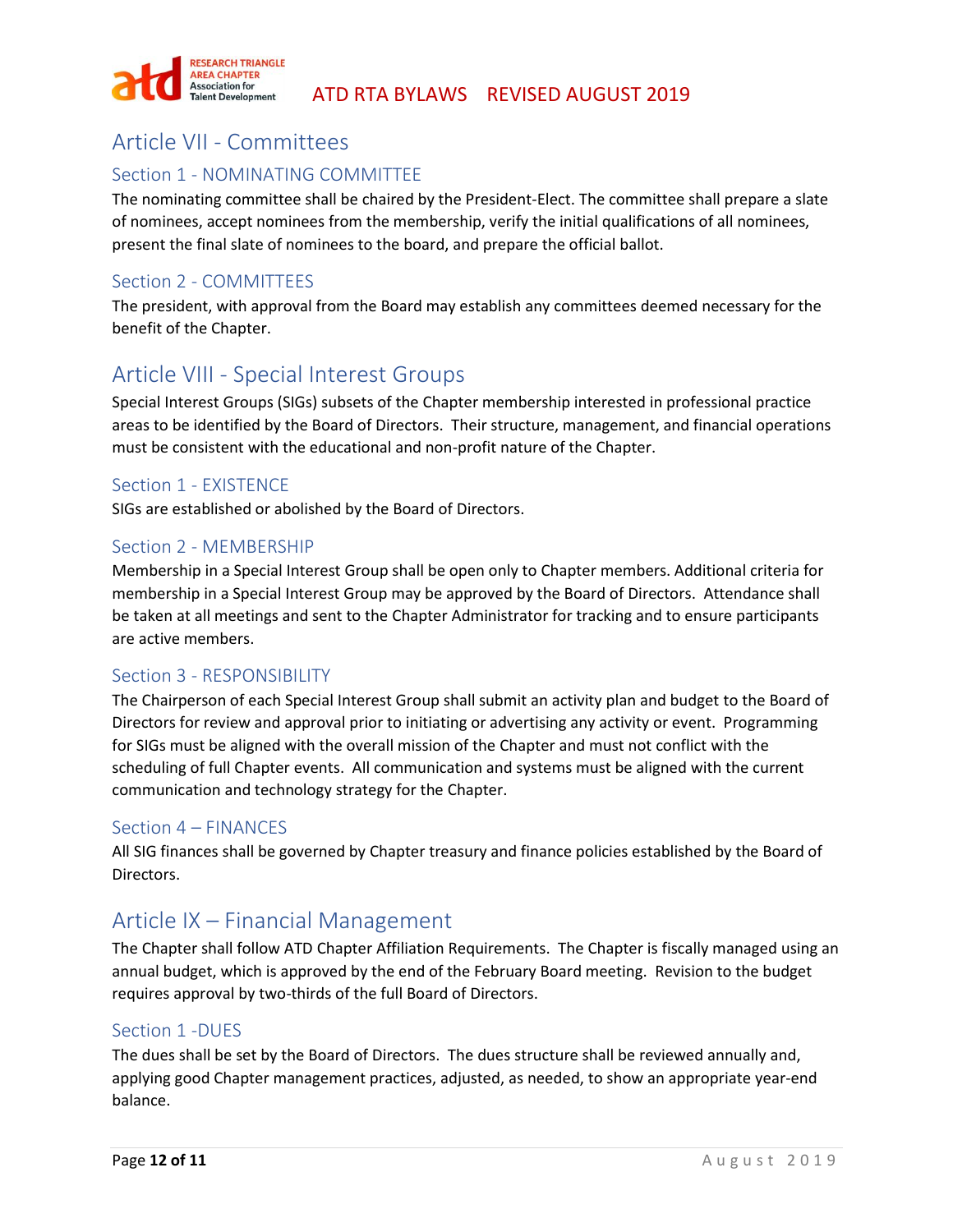

# <span id="page-13-0"></span>Section 2 - FUNDS COLLECTED

All funds collected or acquired by the Chapter shall be used exclusively and collectively for the benefit of the Chapter as consistent with National ATD practices.

# <span id="page-13-1"></span>Section 3 - COMMITMENT OF CHAPTER FUNDS

No member may contract or commit non-budgeted Chapter funds without authorization from the Board.

## <span id="page-13-2"></span>Section 4 - DISBURSEMENT OF FUNDS

The Chapter Administrator, with authorization from the Vice President of Finance, shall promptly pay all legal obligations incurred by the Chapter.

# <span id="page-13-3"></span>Section 5 – EXPENDITURES OF LESS THAN \$100

The President shall have discretionary authority to approve non-budgeted expenditures of less than \$100.00 without specific Board approval. An aggregate non-budgeted expenditure for a single purpose, during an administrative year, shall be governed by the \$100.00 limit.

## <span id="page-13-4"></span>Section 6 - COMPENSATION

The Chapter Administrator shall be engaged and compensated for services rendered in an amount reviewed/determined annually by the Board.

## <span id="page-13-5"></span>Section 7 - AUDIT

An annual fiscal audit of the Chapter's financial records is conducted by a qualified accountant who is not a member of the Chapter and who provides a written statement reporting the results of a fiscal audit. This report should be submitted to the Board of Directors for Review.

# <span id="page-13-6"></span>Section 8 – FINANCIAL REPORTING

A year-end financial report including income, expenses, assets, and liabilities shall be published and made available to the Chapter membership.

## <span id="page-13-7"></span>Section 9 - BOARD MEMBER RECOGNITION

Each Chapter office shall be recognized by the Chapter with an annual reimbursement of 50% of the annual National dues. Board Members must submit their receipt for reimbursement from the Chapter.

Each Past-President shall be automatically recognized with an honorary individual Chapter membership for the five years immediately following his/her full term as President.

# <span id="page-13-8"></span>Article X - Amendments

## <span id="page-13-9"></span>Section 1 - INITIATION

Amendments to this constitution may be initiated in either of the following manners a:

a) Written referendum approved by a 2/3 majority vote of the Board or

b) Written initiative, bearing the signature of twenty (20) Chapter members, submitted to the Chapter President.

## <span id="page-13-10"></span>Section 2 - PROCESS

When an amendment has been initiated according to the procedures specified in Section 1: